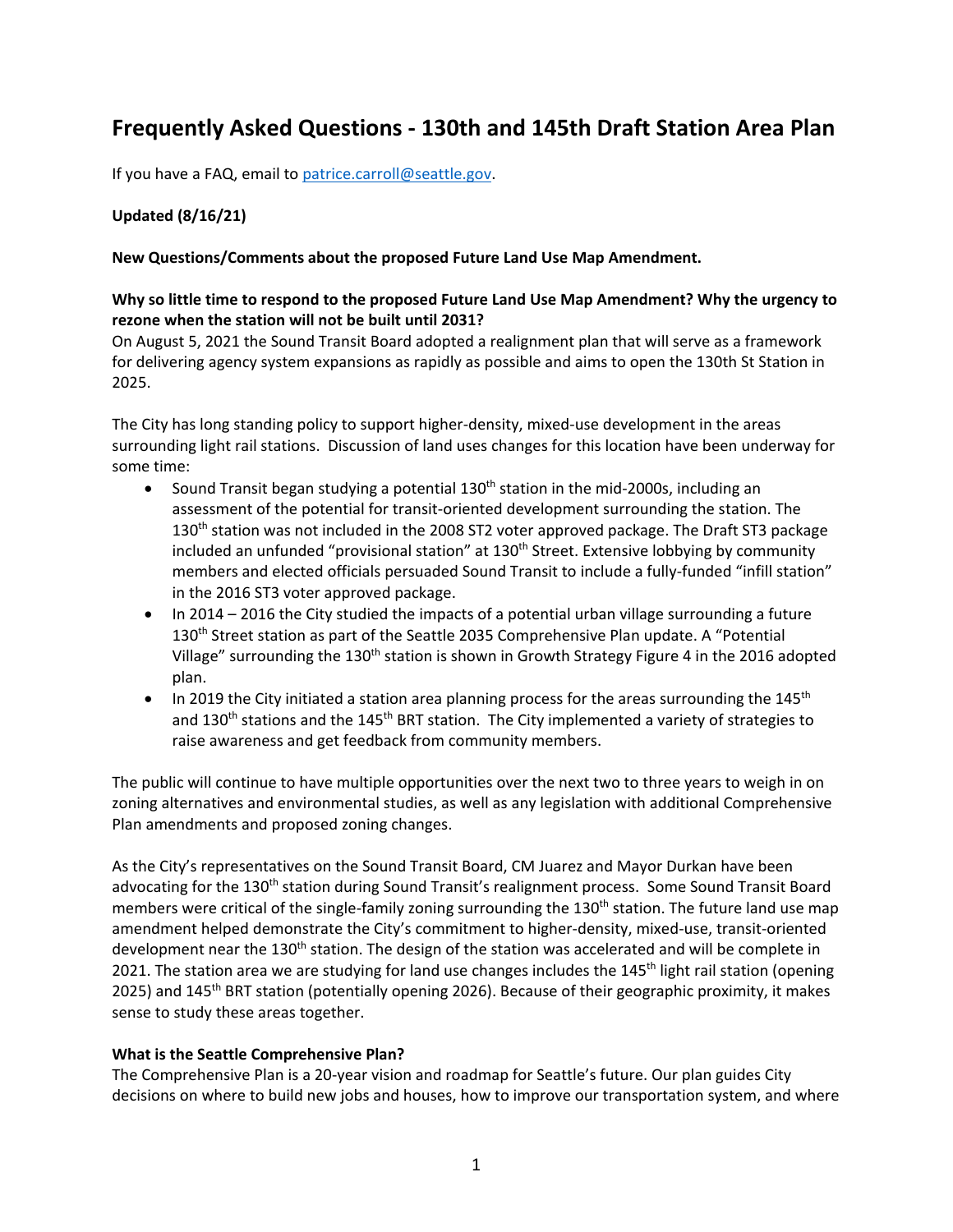to make capital investments such as utilities, sidewalks, and libraries. Our Comprehensive Plan is the framework for most of Seattle's big-picture decisions on how to grow while preserving and improving our neighborhoods.

# **Tree Preservation - There is no discussion of what would happen to these trees when construction of multi-unit housing takes place. How many of them would have to be cut down? What would be the impact?**

The future land use map amendment does not change the underlying single-family zoning. Future zoning studies will assess these impacts for different categories of proposed zoning. The Seattle Department of Construction and Inspections administers and enforces the City's tree protection regulations that apply to private property. These regulations provide protections for certain trees. SDCI has proposed new rules that strengthen tree protection regulations and is awaiting direction from the Mayor's Office. More information about that process and where to send comments can be found here: <https://www.seattle.gov/sdci/codes/changes-to-code/tree-protection>

#### **Traffic Impacts - The Addendum does not adequately address traffic through the area when the station opens.**

Sound Transit has done extensive studies of the traffic impacts of a light rail station at 130<sup>th</sup> Street. More information about these studies can be found on the project website. <https://www.soundtransit.org/system-expansion/ne-130th-st-infill-station>

# **Water Quality & Construction Impacts - How will construction materials be prevented from entering the Thornton Creek? What if fuel, oil, or chemicals used for construction are accidentally spilled? What are spill response mitigation and prevention? The Addendum does not address impact from construction vehicles, and arrangements to protect the safety of the residents.**

The future land use map amendment does not change the underlying single-family zoning. Future zoning studies will assess these impacts for different categories of proposed zoning. Most projects in Seattle require permits including electrical, plumbing, side sewer, construction, and land use permits. New projects must meet all code requirements and development standards. The land use permit, also called a master use permit, can require other levels of review such as environmental review, conditional uses, etc. In addition, the Seattle Building Code provides minimum requirements for design and construction of new buildings. Seattle has adopted the 2018 International Building Code, with amendments specific to our city. Chapter 33 governs safety during construction. More information about permits and codes can be found here: [https://www.seattle.gov/sdci.](https://www.seattle.gov/sdci)

#### **Can my property be included in the "future land use map amendment" or the "focus area for future zoning study"? Can my property be rezoned sooner than the station area rezone in 2023 - 2024?**

The future land use map amendment has been forwarded to City Council Land Use and Neighborhood committee for review. Property owners can provide comments the committee or testify at the public hearing (see next steps below). The "focus area for future zoning study" in the Draft Plan will be finalized in the Final Station Area Plan. We will consider all the comments received in finalizing that area. However, the addition of a single parcel that is not contiguous to the study area is unlikely. If your property is not included in the final study area, you can continue to advocate for a rezone throughout the multi-year rezoning process.

Any property owner or other interested party may initiate a request for a rezone, which is an amendment to the City's official Land Use Map. This process is described in the Land Use Code as a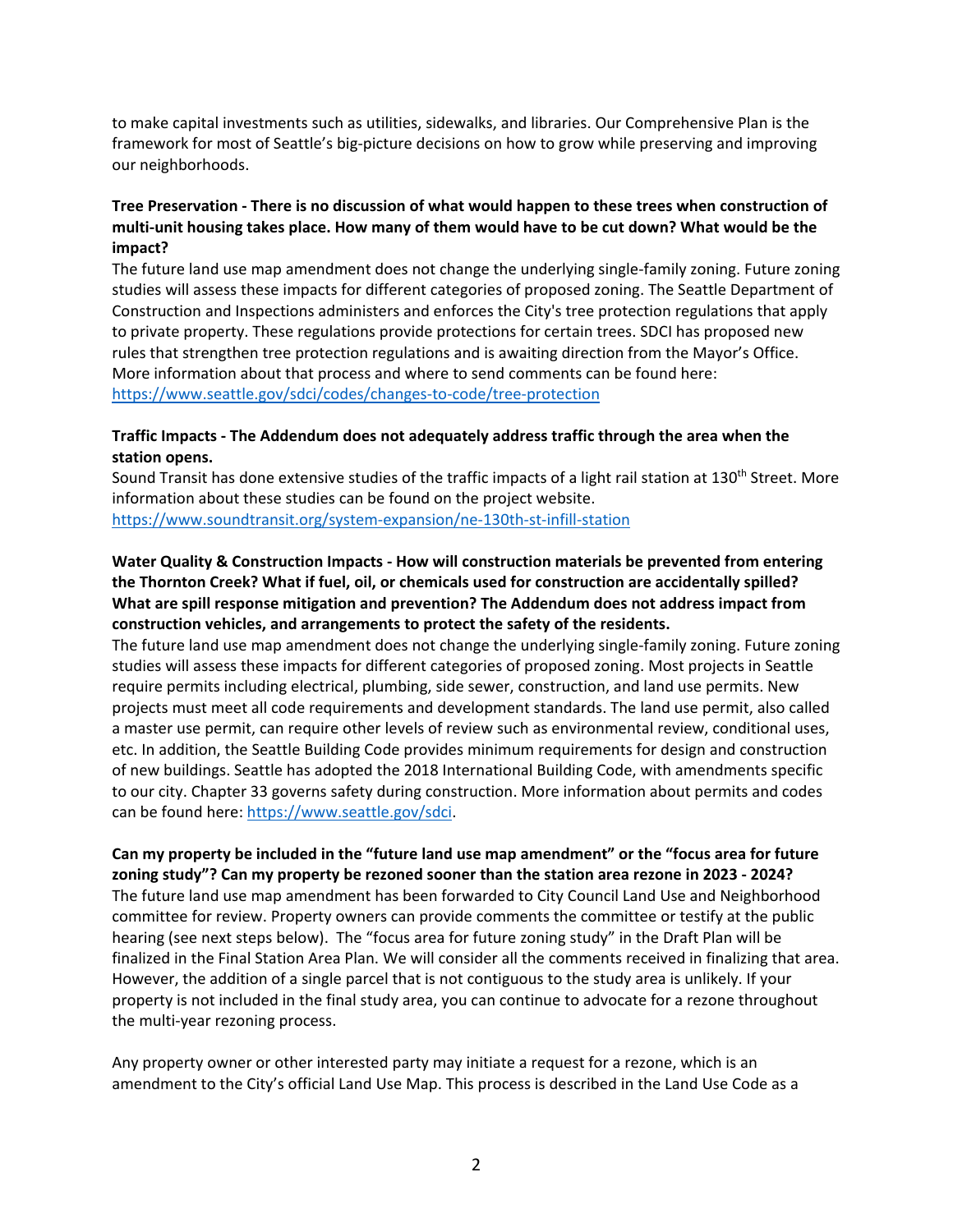quasi-judicial rezone application. The decision on such applications is made by the Seattle City Council. The review and decision process includes a report and recommendation from the Seattle Department of Construction and Inspections (SDCI). The City's Hearing Examiner then conducts a public hearing for the City Council and writes a report which includes a recommendation to the City Council. The City Council applies rezone criteria to the record established at the public hearing in making a decision on the application. More information about applying for a rezone is here: [http://www.seattle.gov/dpd/publications/cam/cam228.pdf.](http://www.seattle.gov/dpd/publications/cam/cam228.pdf)

#### **What are the next steps for the future land use map amendment?**

This amendment, part of a package of annual Comprehensive Plan amendments, were transmitted to Council. City Council Land Use & Neighborhoods Committee will review the amendments, hold a public hearing on Wednesday, September 8, 2021 at 9:30 AM. More information about how to participate in or this public hearing can be found here:

[https://cosaccela.seattle.gov/Portal/Cap/CapDetail.aspx?Module=DPDPublicNotice&TabName=DPDPubl](https://cosaccela.seattle.gov/Portal/Cap/CapDetail.aspx?Module=DPDPublicNotice&TabName=DPDPublicNotice&capID1=21SCI&capID2=00000&capID3=79604&agencyCode=SEATTLE&IsToShowInspection=) [icNotice&capID1=21SCI&capID2=00000&capID3=79604&agencyCode=SEATTLE&IsToShowInspection=](https://cosaccela.seattle.gov/Portal/Cap/CapDetail.aspx?Module=DPDPublicNotice&TabName=DPDPublicNotice&capID1=21SCI&capID2=00000&capID3=79604&agencyCode=SEATTLE&IsToShowInspection=)

# **Previously Posted Questions about the Draft Plan (See** *UPDATED* **questions about Sound Transit's schedules)**

**1. What does it mean if my home in in the "early action limited rezone" area (one block adjacent to the 130th station)?** 

In 2021, the City is considering making a change to the Comprehensive Plan's future land use map for the one block closest to the station, from "single family residential" to "mixed use/ commercial." Property owners on this block will be notified this spring if the City decides to proceed. While this change to the Comprehensive Plan does not actually change the zoning for this block, it would allow a landowner to request a zoning change for their property, what we call a "contract rezone." Learn more about contract rezone process here. The City could also consider zoning changes after additional study. [http://www.seattle.gov/DPD/Publications/CAM/cam228.pdf.](http://www.seattle.gov/DPD/Publications/CAM/cam228.pdf)

#### **2. Where can I get more information about the design of the 130th station?**

Sound Transit leads the design of the 130th station. We will forward any comments about station design to Sound Transit. The contact person is My Nguyen, Community Outreach Specialist, (206) 370-5690, [my.nguyen@soundtransit.org.](mailto:my.nguyen@soundtransit.org) More information about the NE 130th Infill Station can be found at this website:

<https://www.soundtransit.org/system-expansion/ne-130th-st-infill-station>

#### **3. Where can I learn more about the 18 station access improvement projects and other transportation projects?**

Seattle Department of Transportation (SDOT) leads the development and coordination of station access projects such as sidewalks, bicycle infrastructure, pedestrian crossings, etc. We will forward comments about transportation improvements and the multimodal access study that we receive to SDOT. The contact person is Chris Saleeba, SDOT, [chris.saleeba@seattle.gov.](mailto:chris.saleeba@seattle.gov) The final multimodal station access study can be found here:

[https://www.seattle.gov/Documents/Departments/OPCD/OngoingInitiatives/NE130thAnd145thStation](https://www.seattle.gov/Documents/Departments/OPCD/OngoingInitiatives/NE130thAnd145thStationAreaPlanning/130th148thMultimodalAccessStudy.pdf) [AreaPlanning/130th148thMultimodalAccessStudy.pdf](https://www.seattle.gov/Documents/Departments/OPCD/OngoingInitiatives/NE130thAnd145thStationAreaPlanning/130th148thMultimodalAccessStudy.pdf)

#### **Transit Questions**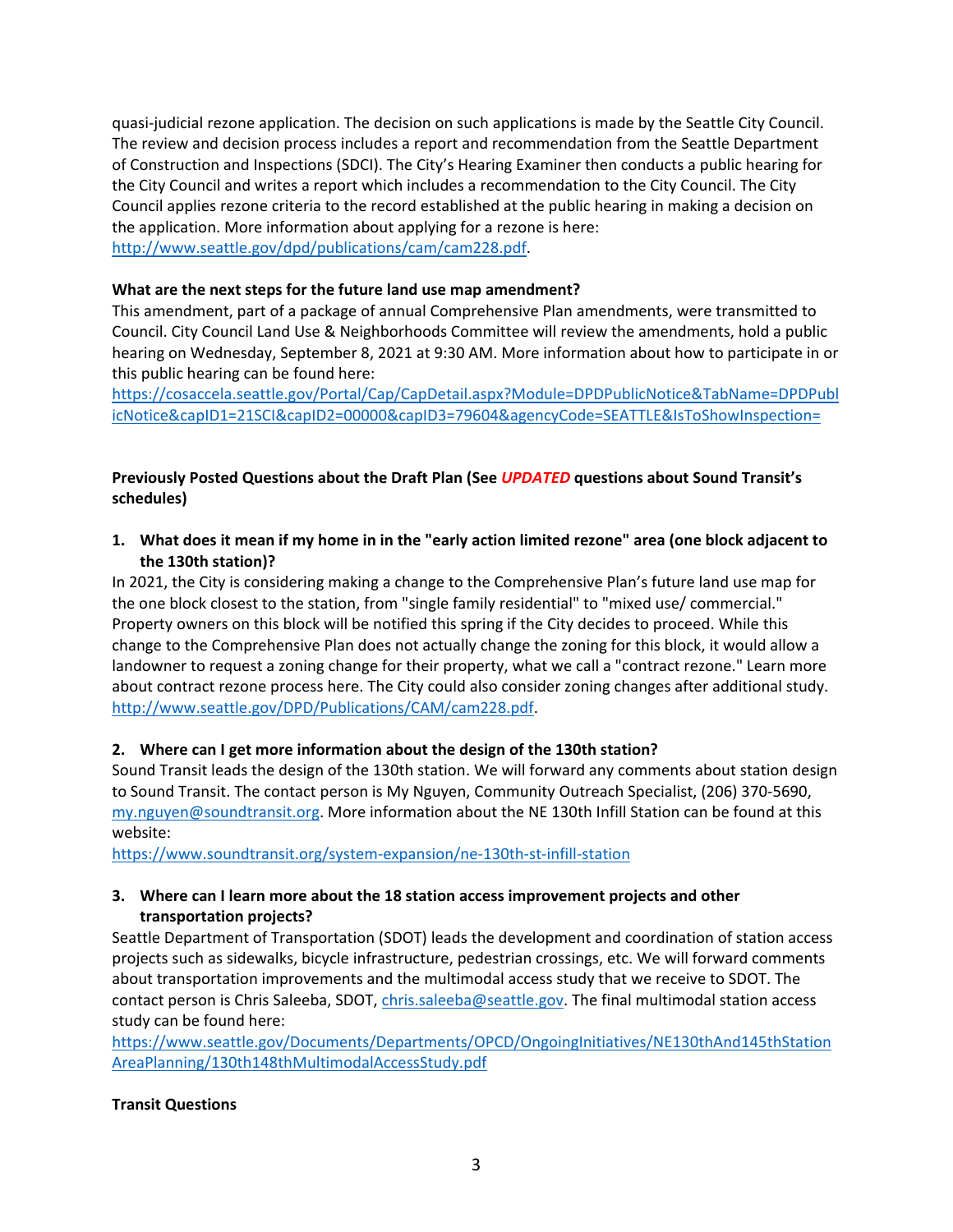## **4. What is Sound Transit?**

Sound Transit, a regional public authority, builds and operates regional transit service throughout the urban areas of Pierce, King and Snohomish Counties. Transit services include Link light rail; Sounder trains; ST Express Bus; Tacoma Link light rail; and soon, Bus Rapid Transit.

## **5. When were the 130th and 145th light rail and bus rapid transit stations approved, and when will they open?** *UPDATED*

The Shoreline South / 148th Station was voter-approved as part of the ST2 in 2008 and is expected to begin service in 2024. The 130th Infill Station was voter-approved as part of the ST3 in 2016, with a 2021 opening. The 145th and 15th Avenue Stride S3 bus rapid transit station was voter-approved as part of the ST3 in 2016 with a 2024 opening. On August 5, 2021 the Sound Transit Board adopted a realignment plan that aims to complete the 130th light rail station in 2025, and the 145th bus rapid transit project in 2026.

# *6.* **Could the 130th St Station open earlier than 2031?** *UPDATED*

In February 2020, The Sound Transit Board passe[d Motion No. M2020-13](https://www.soundtransit.org/st_sharepoint/download/sites/PRDA/FinalRecords/2020/Motion%20M2020-13-As%20forwarded%20by%20System%20Expansion%20Committee.pdf) to advance the schedule for completing final design, and the first construction package for an integrated station. After final design is complete, staff would return with all financial, operational and construction information so the Board can determine whether to authorize additional construction that would allow the station to open in 2025.

# **7. What impact has COVID-19 has on Sound Transit's system expansion?** *UPDATED*

Because of the COVID-19 recession and rising cost estimates, Sound Transit will not be able to deliver many system expansion projects on their original timelines without alternative revenue from federal or state sources. On August 5, 2021 the Sound Transit Board adopted a realignment plan that aims to complete the 130th light rail station in 2025, and the 145th bus rapid transit project in 2026.

# **8. Will there be any parking at the stations?**

The Shoreline South /148th station will have a 500-space parking garage. No park and ride facility, or public parking is planned for the 130th Station or the 145th BRT station. Some community members are concerned that commuters using transit may drive to the station and park their cars in nearby neighborhoods. SDOT will initiate a study two years before service begins to determine how best to manage parking to discourage commuter parking.

# **Station Area Planning Questions**

# **9. What is a station area and station area planning?**

The term "station area" typically refers to the area around a station that is accessible within a tenminute walk. On flat terrain, this roughly correlates to a half-mile walk. Station Area Planning is a coordinated agency and community effort to plan for change within a light rail station area in advance of station opening. New transit service can bring change to a community, including housing, commercial activity, and more. We also study a larger area to understand how the new stations can be accessible by bus, bike, and car. Station area planning does not address the design, construction or operation of light rail alignments, stations or service. Learn more about Sound Transit's system expansion.

#### **10. What does it mean if my home is in the study area or station area?**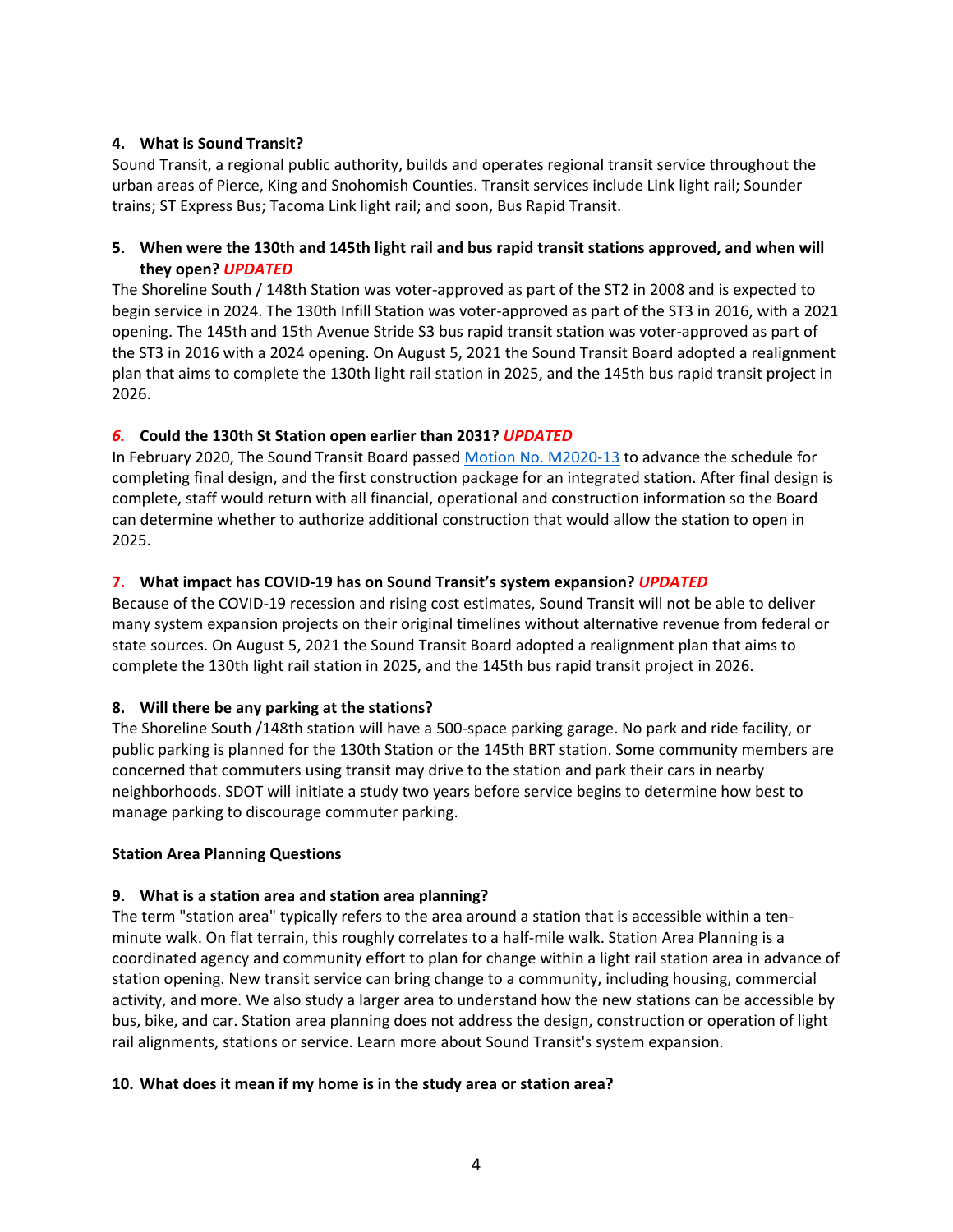If your home is in the station area, generally within  $\frac{1}{2}$  mile of the station, the final station area plan may propose nearby public investments or changes to land use rules on or near your property. You may see future improvements that will make it easier and safer to get to transit stations, such as separated bike lanes, neighborhood greenways, pedestrian crossings, sidewalk improvements, local bus service, etc. You may also see development that is already allowed in single family zones -- new single-family houses, accessory dwelling units (backyard cottages). More detailed zoning studies are needed to determine the exact area that may be rezoned to allow other housing types and services near the future stations, and what new zones are appropriate.

#### **11. What type of new development is expected?**

Potential changes in zoning near stations is likely to encourage more housing options and neighborhoodserving retail. Expected building types within a short walk of the station may include multi-story apartment buildings, townhouses and mixed-use buildings with ground-level retail with apartments above. Other community services, such as daycare or medical office may choose to locate in new mixeduse buildings.

#### **12. How was the community involved in developing the Draft Plan?**

In short, everyone that is interested in the Station Area is an important stakeholder. The project team identified and reached out to a variety of organizations interested in or directly affected by the Station Area Plan such as neighborhood organizations, citywide advocacy organizations, social service providers, schools and churches. Strategies used to engage the community included interviews, surveys, small group discussions, open house, community workshop, email list, and online community conversations. You can view a detailed list of stakeholders on page 4 of the Draft Plan. Summaries of community feedback for each event are posted on our website.

# **13. Why are you talking about future zoning changes?**

Throughout Seattle's history we've changed zoning to accommodate new plans for neighborhoods, to reflect new investments in transit or to stimulate new development in certain areas. Currently, our city is growing at a rapid rate, but the market is leaving many low- and moderate-income families behind. Zoning changes near future transit stations are intended to promote more affordable housing with excellent access to high quality transit, as well as opportunities for additional services and amenities.

# **14. How will the surrounding neighborhoods change over time?**

Even after zoning changes, each individual landowner will decide if and when to sell or build new housing on their property. Residents who own property near new transit stations frequently make these decisions even if the City were to propose no zoning changes. Larger parcels will tend to redevelop sooner that smaller single-family parcels. While several townhouses may be developed on larger singlefamily parcel, an apartment building may require several parcels. It may take years for a developer to acquire and assemble multiple individual parcels for a larger development site. Areas around some light rail stations close to single family housing have changed slowly (e.g., Rainier Beach). Areas around light rail surrounded by commercial development or surface parking lots have experienced redevelopment sooner (e.g., Roosevelt).

#### **15. If off-street parking requirements for new development are reduced or eliminated, will traffic congestion get worse and parking even more difficult?**

Requiring off-street parking affects the cost of housing. Requiring new apartment buildings to add offstreet parking (garages) adds to the overall cost of construction, thus raising rents and limiting the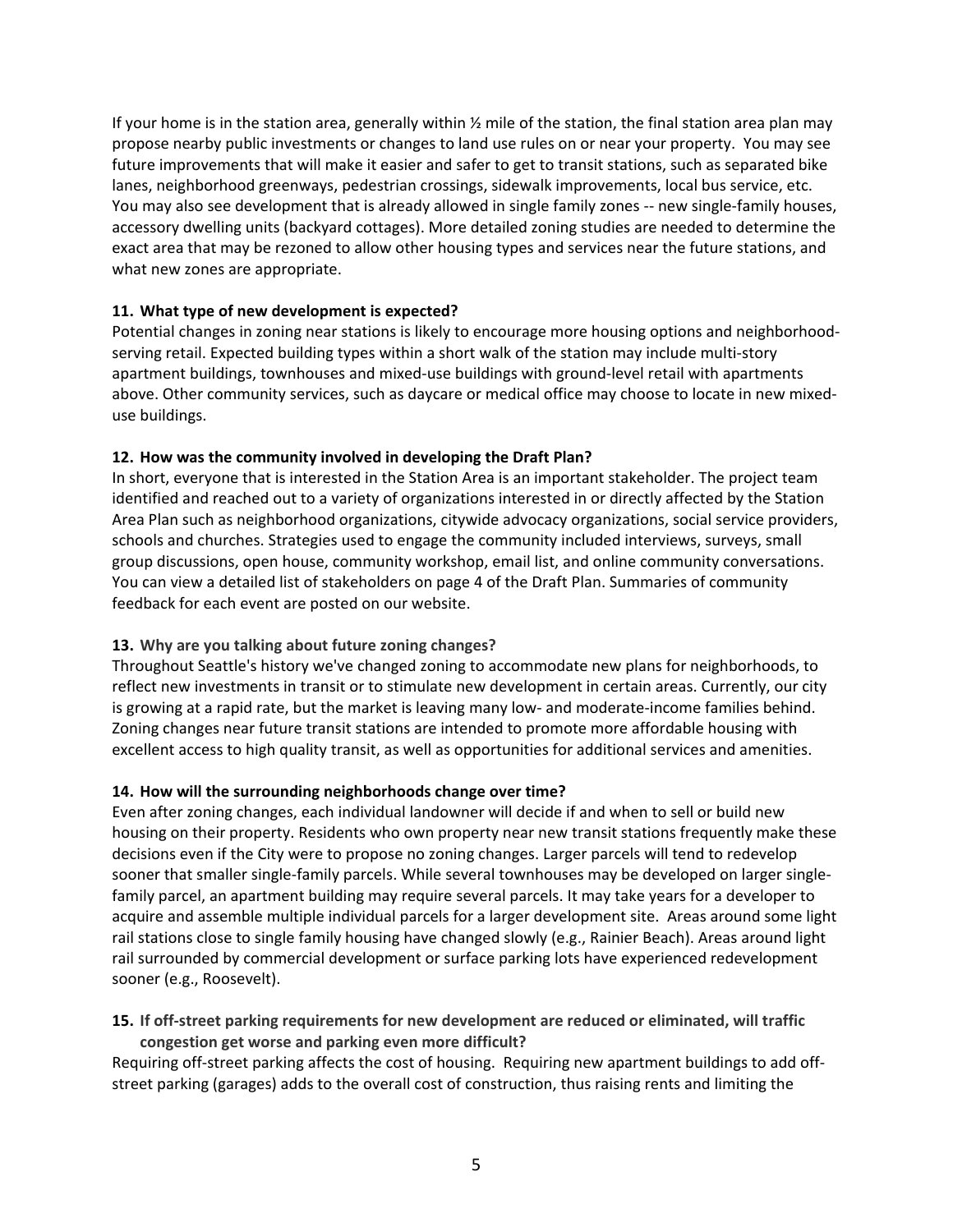number of housing able to be built. Modifications to parking requirements are considered for areas that are close to frequent transit service because many residents will use transit more.

## **16. What will happen to my property values?**

Property values are affected by a wide range of factors, including other adjacent land uses, the size and condition of the property and structures, zoning, overall economic conditions, etc. Even without light rail, denser zoning will generally result in higher land value. Research has shown that property values within a half mile of new light rail stations generally increase, particularly where zoning is changed to mixed-use and higher density. Some studies show increased value for properties even further away. Increased value related to redevelopment potential may be less for single family properties that would need to be aggregated with other properties to create a sufficiently-sized parcel for redevelopment. For mor information about property assessment and tax relief programs, visit the King County Assessor's website at [https://kingcounty.gov/depts/assessor.aspx.](https://kingcounty.gov/depts/assessor.aspx) The Assessor's Office is also available to speak to community groups about the assessment process. Please call 206-263-2261 or email assessor.info@kingcounty.gov to schedule a presentation on the assessment process.

# **17. Will there be new affordable housing?**

The City has made proximity to light rail stations a priority for affordable housing investments. This is likely to spur the interest of affordable housing developers in sites near light rail stations. Also, Sound Transit had made affordable housing development a priority for any surplus property they may have after construction is completed.

# **18. What is the plan for preserving existing communities and not leading to more displacement?**

The City is promoting aggressive investment strategies to preserve and expand housing affordability, which will help ensure that people with low incomes can afford to stay in their communities. These strategies include acquiring and renovating existing affordable housing, providing owners with tax incentives to keep rents low, and building new affordable housing developments in neighborhoods at high risk of displacement. In addition, the City has incorporated racial and social equity values and antidisplacement policies in the Seattle 2035 Comprehensive Plan, which will guide density, investments and growth in a manner that takes into account the risk of displacement caused by policy changes.

# **Planning Process Questions**

**19. What is the timeline for the final station area plan, environmental studies and rezoning process?** Currently we are considering two options for future work. These will be influenced by your feedback and decisions by Sound Transit:

| More Aggressive |                                                | Less Aggressive |                                            |
|-----------------|------------------------------------------------|-----------------|--------------------------------------------|
|                 | Issue Final Plan in 2021                       | ٠               | Issue Final Plan in 2021                   |
|                 | Implement land use early action for 1 block in | $\bullet$       | Begin zoning and environmental studies in  |
|                 | 2021                                           |                 | 2022 as part of the Comp Plan Major Update |
|                 | Begin zoning and environmental studies in      | ٠               | Adopt new zoning in 2024                   |
|                 | 2021 for station area                          |                 |                                            |
|                 | Adopt new zoning in 2023                       |                 |                                            |
|                 |                                                |                 |                                            |

# **20. How can I stay involved in the 130th and 145th Station Area planning process?**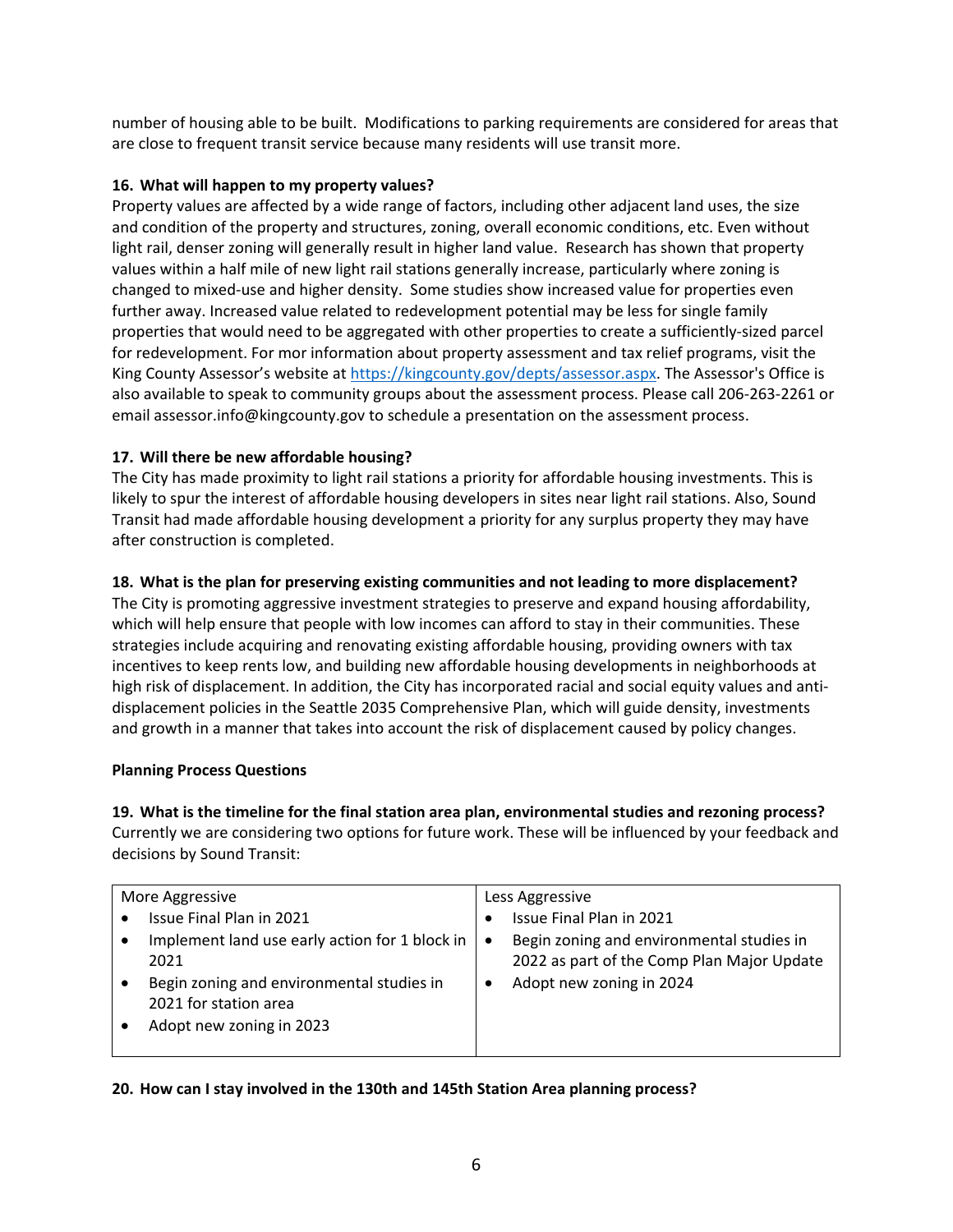The best way to stay informed about the 130th and 145th Station Area Planning is to sign up for our email list at bit.ly/130145thSAP. You will receive monthly email updates about this project and related projects in the area led by Sound Transit, Seattle Dept of Transportation or other agencies. Also, if your community organization would like staff to attend your meeting, email [patrice.carroll@seattle.gov](mailto:patrice.carroll@seattle.gov) to schedule.